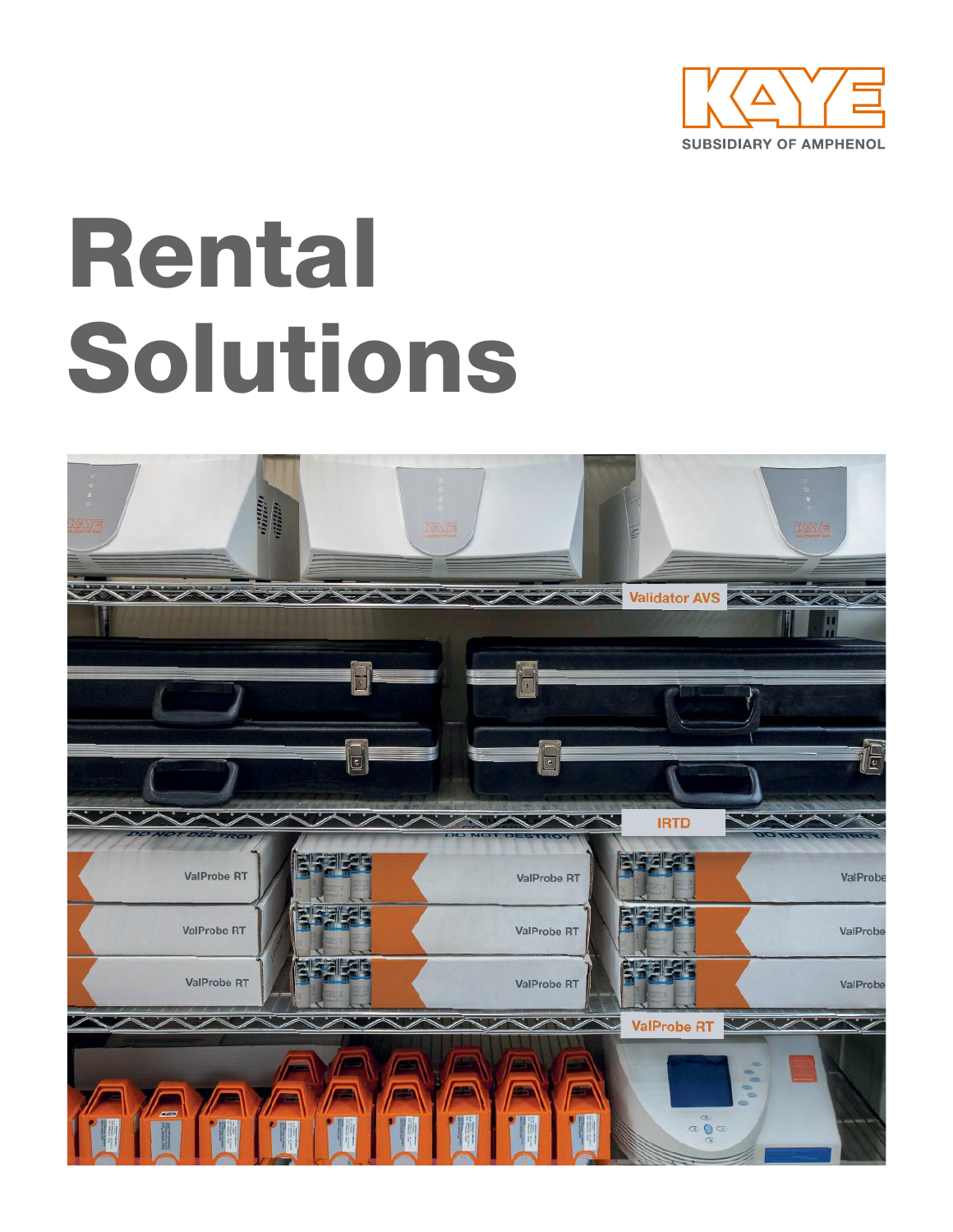# EQUIPMENT AVAILABLE FOR RENT





Validator® 2000

#### Wired Validation Systems

- ∙ Validator AVS
- ∙ Validator 2000



#### Wireless Validation Systems

- ∙ ValProbe RT Systems
- ∙ Standard ValProbe System
- ∙ RF ValProbe II System

## WHY CHOOSE KAYE?

With expert knowledge coming straight from the manufacturer, Kaye gives customers personal assistance and recommendations when ordering rental equipment. Our goal is to ensure that you're given the right products that will assist you in completing your project on time.

- ∙ Large rental fleet gives customers options to serve their needs quickly.
- ∙ Backed by expertise and service only the manufacturer can provide.
- ∙ As manufacturer products are maintained with latest software/firmware and version compatibility assured.
- ∙ Global company with ability to serve customers anywhere.
- ∙ When rental completed each system is verified at factory and customer provided with "As Found" reports.
- ∙ Systems are reset and data cleaned to ensure customer data integrity and privacy is maintained.
- ∙ Customizable solutions with flexible cost effective contract terms.
- ∙ Both AVS and ValProbe RT systems are qualified and prepared with IQOQ supporting documents.

With over sixty years in the validation and calibration business, we've developed and maintained many of our systems to adapt to the ever-changing regulations by governing bodies.

Kaye instruments have become the gold standard in the pharmaceutical

industry, well-known and trusted by the FDA.

# WHY CHOOSE RENTAL?

Sometimes purchasing new equipment just isn't in the budget. Oftentimes it's quicker and more affordable to rent instruments as needed. This allows you to pay as you go and keep capital spending to a minimum. Additionally:

- ∙ Short and long-term rental agreements for unexpected projects or changes in project requirements.
- ∙ Rentals allow you to be fully operational with up-to-date equipment when unforeseen challenges arise.
- ∙ Best way to test equipment before purchasing.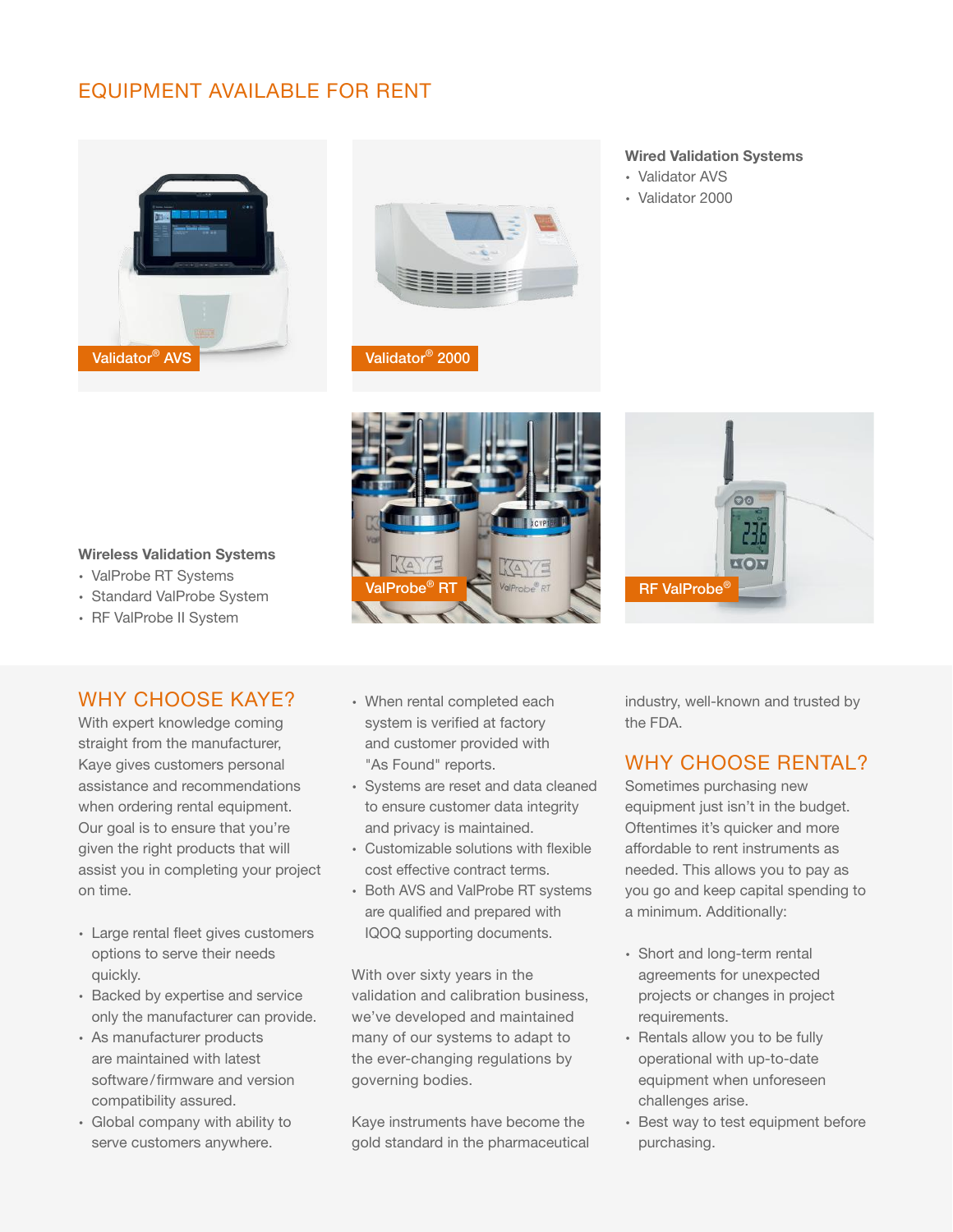

Intelligent Temperature Standard ∙ IRTD-400 Intelligent



#### Temperature References

- ∙ Dry Blocks
- ∙ HTR-420
- ∙ HTR-400
- ∙ LTR-90
- ∙ LTR-40/140
- ∙ LTR-150 (drywell and liquid bath combo)
- ∙ Liquid Baths
	- ∙ CTR-25
	-





# FLEXIBLE AND CUSTOMIZABLE

At Kaye we want to make sure you get the right equipment for the length of time that you need it. That's why we've designed our rental program to be flexible and customizable. Whether you need one data logger or an entire validation system, we've got you covered. Our customer care team will even work with you to extend your contract if you incur an unexpected reason to need the equipment longer.

# COST EFFECTIVE

Kaye Rental program is designed to provide the most flexibility and value to your rental.

- ∙ Monthly and weekly rental options.
- ∙ No upfront deposit or minimum commitment/contract.
- ∙ Rentals invoiced on monthly basis and can be shortened or extended easily.
- ∙ Quantity discounts based on volume.



FULL SUPPORT & SERVICE BY THE MANUFACTURER



COST-EFFECTIVE EFFICIENT ON-DEMAND





INVENTORY